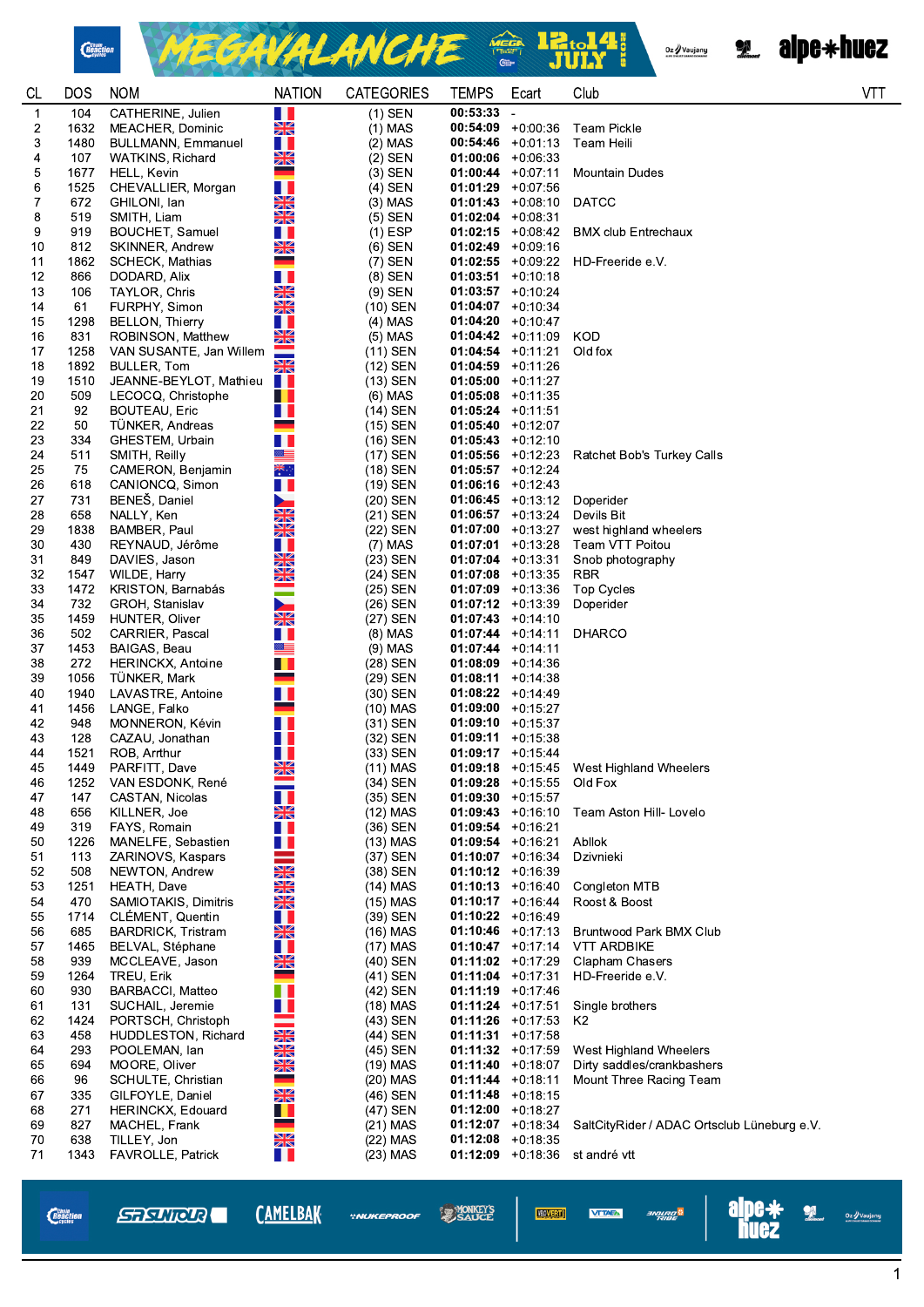

MEGAVALANCHE <sup>2</sup> 12.14



| CL         | <b>DOS</b>   | <b>NOM</b>                               | <b>NATION</b>       | <b>CATEGORIES</b>      | <b>TEMPS</b>                                | Ecart               | Club                                               | <b>VTT</b> |
|------------|--------------|------------------------------------------|---------------------|------------------------|---------------------------------------------|---------------------|----------------------------------------------------|------------|
| 72         | 1494         | FALESCHINI, Giuliano                     | H                   | $(24)$ MAS             | $01:12:09$ +0:18:36                         |                     | ASD Maglianera                                     |            |
| 73         | 257          | REEVES, James                            | $\frac{N}{N}$       | (48) SEN               | $01:12:12 + 0:18:39$                        |                     | TGC                                                |            |
| 74         | 841          | VAN KRANENBURG, Geert                    |                     | (49) SEN               | $01:12:23 +0:18:50$                         |                     | We Are Basta                                       |            |
| 75         | 1335         | CLARKE, Harvey                           | XK                  | (50) SEN               | $01:12:32 +0:18:59$                         |                     | <b>RBR</b>                                         |            |
| 76<br>77   | 1011         | 1513 CIXOUS, Florian<br>RIDDEL, Daniel   | H.<br>NK<br>An      | $(51)$ SEN<br>(52) SEN | $01:12:41 + 0:19:08$<br>$01:12:47$ +0:19:14 |                     | <b>Chain Reaction Cycles</b>                       |            |
| 78         | 1652         | FOSKETT, Logan                           | X                   | (53) SEN               | $01:13:00 +0:19:27$                         |                     |                                                    |            |
| 79         | 1062         | GASPARD, Gary                            | . .                 | (54) SEN               | $01:13:12 +0:19:39$                         |                     | <b>BOGARO Natural Powerfoods</b>                   |            |
| 80         | 230          | MULDER, Mo                               |                     | (55) SEN               | $01:13:13 + 0:19:40$                        |                     | Woip BPG                                           |            |
| 81         | 1482         | SCHMITT, Clement                         | H.                  | $(56)$ SEN             | $01:13:18$ +0:19:45                         |                     | Team Heili                                         |            |
| 82         | 741          | DORIA, Mike                              | XK                  | (57) SEN               | $01:13:32 +0:19:59$                         |                     | Garigal Gorillas Sydney, Mondraker Bikes Australia |            |
| 83         | 1473         | CLAY, Michael                            | NKARI               | $(25)$ MAS             | $01:13:56$ +0:20:23                         |                     | Ayton YT                                           |            |
| 84         | 274          | SHARP, Stuart                            |                     | $(26)$ MAS             | $01:14:13 + 0:20:40$                        |                     |                                                    |            |
| 85         | 1060         | ARIMONT, Andy                            | a ka                | (58) SEN               | $01:14:26$ +0:20:53                         |                     | <b>BOGARO Natural Powerfoods</b>                   |            |
| 86<br>87   | 1901<br>1111 | MARONNE, Yannick<br>OSYPENKO, Pavlo      | . .                 | $(27)$ MAS<br>(59) SEN | $01:14:41 + 0:21:08$<br>$01:14:42 +0:21:09$ |                     | Agressive Matrazz Team                             |            |
| 88         | 34           | FIORITO, Davide                          | ∎∎                  | $(28)$ MAS             | $01:14:54 + 0:21:21$                        |                     | Dust Devils ct                                     |            |
| 89         | 345          | OFFROY, Samy                             | a sa t              | (60) SEN               | $01:14:55 + 0:21.22$                        |                     |                                                    |            |
| 90         | 1864         | SURMANN, Jan                             |                     | $(61)$ SEN             | $01:15:04$ +0:21:31                         |                     |                                                    |            |
| 91         | 47           | MIZZI, Nicolas                           | H.                  | (62) SEN               |                                             | $01:15:15 + 0:2142$ | Très grosse pipe rider                             |            |
| 92         | 674          | LANGTON, Chris                           | XK                  | (29) MAS               | $01:15:25$ +0:21:52                         |                     | <b>Treads Mtb</b>                                  |            |
| 93         | 62           | PETHERBRIDGE, Sam                        | $\frac{N}{2}$       | $(63)$ SEN             | $01:15:49 +0:22:16$                         |                     |                                                    |            |
| 94         | 290          | GAUD, Maxime                             | H.                  | $(2)$ ESP              | $01:15:52 + 0:22:19$                        | $01:16:00 +0:22:27$ | SaltCityRider / ADAC Ortsclub Lüneburg e.V.        |            |
| 95<br>96   | 649<br>498   | GÖTSCH, Boris<br><b>WENDORF, Patrick</b> |                     | $(30)$ MAS<br>(64) SEN | $01:16:05 +0:22:32$                         |                     | <b>Cycle Culture Company</b>                       |            |
| 97         | 348          | BEARD, Adrian                            | X                   | $(31)$ MAS             | $01:16:16$ +0:22:43                         |                     |                                                    |            |
| 98         | 1701         | VIAILLY, Gilles                          | . .                 | $(32)$ MAS             | $01:16:17 + 0:22.44$                        |                     |                                                    |            |
| 99         | 413          | CHAUFFIN, Hubert                         | Ш                   | (33) MAS               | $01:16:26$ +0:22:53                         |                     | <b>CM AMENAGEMENTS</b>                             |            |
| 100        | 70           | DODS, James                              | NK<br>ZK            | $(65)$ SEN             | $01:16:29$ +0:22:56                         |                     | <b>Hamsterley Trailblazers</b>                     |            |
| 101        | 1071         | VOS, Marcel                              |                     | (34) MAS               | $01:16:32 +0:22:59$                         |                     | DHC DE VOLHARDING                                  |            |
| 102        | 433          | PORCHEDDU, Alessio                       | . .                 | $(35)$ MAS             | $01:16:41 + 0:23:08$                        |                     | Dust Devils ct                                     |            |
| 103        | 676          | PARRY, Mark                              | <b>NEVER</b>        | (66) SEN               | $01:16:43 +0:23:10$                         |                     | <b>Walton Street Cycles</b>                        |            |
| 104<br>105 | 1856<br>889  | SAVAGE, Jacob<br>ELLIS, Geoff            | XK                  | $(3)$ ESP<br>(36) MAS  | $01:16:46$ +0:23:13<br>$01:16:50 +0:23:17$  |                     | Team OT                                            |            |
| 106        | 236          | MIKKELSEN, Andreas                       | 22                  | $(67)$ SEN             | $01:16:52 +0:23:19$                         |                     | Tcyk                                               |            |
| 107        | 1646         | HARDWICK, Shane                          | NK<br>ZK            | (68) SEN               | $01:16:52 +0:23:19$                         |                     | <b>Bikes and Beer</b>                              |            |
| 108        | 441          | WHEELER, Christian                       |                     | (37) MAS               | $01:17:00$ +0:23:27                         |                     | Buriton ducks                                      |            |
| 109        | 1047         | JEW, Chris                               | <b>RANK</b>         | (69) SEN               | $01:17:00$ +0:23:27                         |                     | Malvern TK                                         |            |
| 110        | 857          | BODENHAM, Mark                           | $\frac{N}{N}$       | (70) SEN               | $01:17:18$ +0:23:45                         |                     |                                                    |            |
| 111        | 1699         | CASELLA, Thibault                        | H                   | (71) SEN               | $01:17:22 +0:23:49$                         |                     |                                                    |            |
| 112        | 1497         | SCHLEYPEN, Stephan                       |                     | (72) SEN               | $01:17:26$ +0:23.53                         |                     |                                                    |            |
| 113<br>114 | 343<br>454   | ELEJOSTE, Asier<br>BÜNSCH, Holger        | 瓣。                  | (73) SEN<br>(38) MAS   | $01:17:32 +0:23:59$<br>$01:17:33 + 0:24:00$ |                     | MRT-PrrontxoEnduro<br>Cycle Culture Company        |            |
| 115        |              | 1346 LAY, Archie                         | XK                  | (74) SEN               |                                             | $01:17:37 +0:24:04$ | Shut Up & Ride                                     |            |
| 116        | 1829         | MACDONALD, Evan                          | $\frac{N}{ZN}$      | $(4)$ ESP              |                                             |                     | 01:17:39 +0:24:06 West Highland Wheelers           |            |
| 117        | 1918         | RE, Simone                               | H L                 | (75) SEN               | $01:17:57$ +0:24:24                         |                     |                                                    |            |
| 118        | 1916         | MAHUT, Clement                           | H                   | $(5)$ ESP              | $01:18:07 +0:24:34$                         |                     | tonton's rider                                     |            |
| 119        | 324          | SIMS, Shaun                              | XK                  | (39) MAS               | $01:18:09$ +0:24:36                         |                     | SAS                                                |            |
| 120        | 1745         | WIEDENHÖFT, André                        |                     | $(40)$ MAS             | $01:18:18 + 0:24:45$                        |                     |                                                    |            |
| 121        | 1145         | DE LOUW, Henk<br><b>BRANIEK, Peter</b>   |                     | $(41)$ MAS             | $01:18:31 + 0:24:58$<br>$01:18:58$ +0:25:25 |                     | Van Alphen bikers                                  |            |
| 122<br>123 | 1113<br>311  | MOREAU, Nicolas                          | H.                  | (42) MAS<br>(43) MAS   | $01:19:05$ +0:25:32                         |                     | <b>Beginners</b>                                   |            |
| 124        | 1140         | LINFORD, Martin                          | <b>NK</b>           | (44) MAS               | $01:19:20 +0:25:47$                         |                     | Sparkles & Rainbows                                |            |
| 125        | 1706         | SCHULTZ, René Christian                  | 2 H                 | (76) SEN               | $01:19:26$ +0:25:53                         |                     | Tromsoe Ck                                         |            |
| 126        | 1322         | <b>THOMPSON, Philip</b>                  | XK                  | (45) MAS               | $01:19:28$ +0:25:55                         |                     |                                                    |            |
| 127        | 533          | EICHBICHLER, Matthias                    | W                   | (77) SEN               | $01:19:33 + 0:26:00$                        |                     |                                                    |            |
| 128        | 1448         | VULFIN, Jonathan                         | . .                 | (78) SEN               | $01:19:36$ +0:26:03                         |                     |                                                    |            |
| 129        | 513          | ZIEL, Matthias                           |                     | (46) MAS               | $01:19:39 + 0:26:06$                        |                     | Team CASATIVA                                      |            |
| 130        | 707          | GORT, Bas                                |                     | (47) MAS               | $01:19:47$ +0:26:14                         |                     |                                                    |            |
| 131<br>132 | 927<br>1728  | GREEN, Tim<br>JOGGERST, Alexandre        | XK                  | (79) SEN<br>(80) SEN   | $01:20:06$ +0:26:33<br>$01:20:06$ +0:26:33  |                     | Nomadic extreme / Demon United                     |            |
| 133        | 1544         | PIEFFERS, Tobias                         |                     | (81) SEN               | $01:20:08$ +0:26:35                         |                     |                                                    |            |
| 134        | 1232         | MINDERMANN, Marcel                       |                     | (82) SEN               | $01:20:12 + 0:26:39$                        |                     | Flachlanduro                                       |            |
| 135        | 860          | ATKINSON, Howard                         |                     | (83) SEN               | $01:20:15$ +0:26.42                         |                     |                                                    |            |
| 136        | 896          | COOKE, Chris                             | <b>NAVA</b><br>NAVA | (48) MAS               | $01:20:19$ +0:26:46                         |                     | Team Idiot                                         |            |
| 137        | 1684         | CAMBON, Cedric                           | Ш                   | (84) SEN               | $01:20:26$ +0:26:53                         |                     |                                                    |            |
| 138        | 132          | ZIMMERMANN, Gérald                       | . .                 | (85) SEN               | $01:20:30$ +0:26:57                         |                     | Single brothers                                    |            |
| 139        | 1718         | JIMENEZ MERINO, David                    |                     | (49) MAS               | $01:20:56$ +0:27:23                         |                     | Golpe de pedal                                     |            |
| 140<br>141 | 743<br>1326  | HURENKAMP, Bas<br>BERTRAND, Julien       |                     | (50) MAS<br>(86) SEN   | $01:20:58$ +0:27:25<br>$01:20:59$ +0:27:26  |                     | We are Basta                                       |            |
| 142        | 344          | AGUIRIANO, Iñigo                         | 魔                   | $(6)$ ESP              | $01:21:01$ +0:27:28                         |                     |                                                    |            |
|            |              |                                          |                     |                        |                                             |                     |                                                    |            |

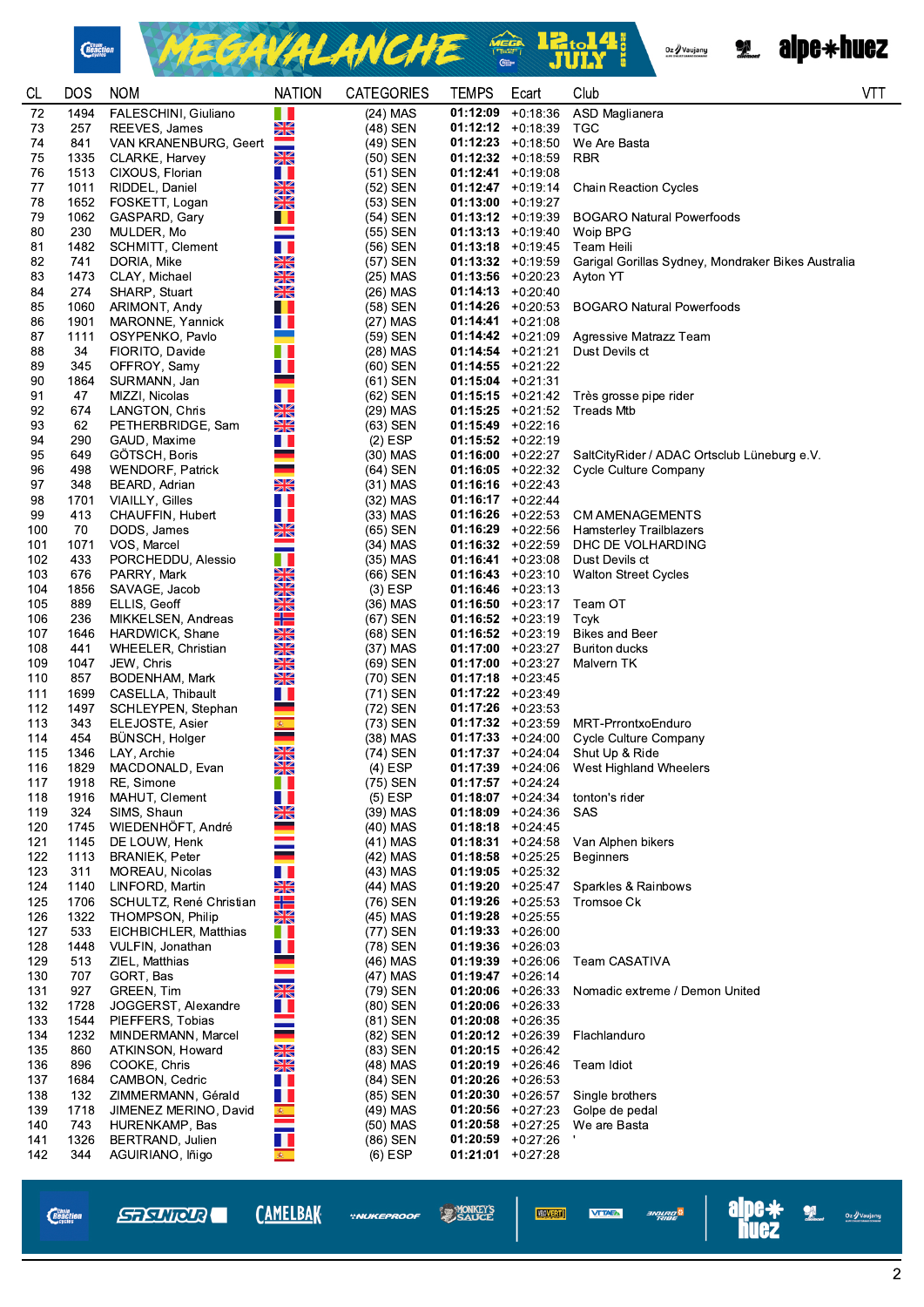



Oz / Vaujany<br>Alfredorius Gasso comand



| CL  | DOS  | <b>NOM</b>                     | <b>NATION</b>                   | <b>CATEGORIES</b> | <b>TEMPS</b>         | Ecart                | Club                             | <b>VTT</b> |
|-----|------|--------------------------------|---------------------------------|-------------------|----------------------|----------------------|----------------------------------|------------|
| 143 | 1107 | DECKMYN, John                  | ш                               | $(51)$ MAS        | 01:21:04             | $+0:27:31$           |                                  |            |
| 144 | 1347 | MOON, Spencer                  | $\frac{N}{2}$                   | (52) MAS          | $01:21:07$ +0:27:34  |                      |                                  |            |
| 145 | 901  | <b>SCHENK, Peter</b>           | =                               | (53) MAS          | 01:21:11             | $+0:27:38$           |                                  |            |
| 146 | 1286 | MICHAS, Ioannis                | 塗                               | (87) SEN          | $01:21:17$ +0:27 44  |                      | Orgasmatron DH team              |            |
| 147 | 255  | VERSCHAEVE, Basile             | Ш                               | (88) SEN          | $01:21:25$ +0:27:52  |                      |                                  |            |
| 148 | 675  | NORRIS, Andrew                 | NK<br>ZN                        | (54) MAS          | $01:21:26$ +0:27:53  |                      | Treads mtb                       |            |
| 149 | 1815 | LEENAARTS, Dirk                |                                 | (55) MAS          | $01:21:33 + 0:28:00$ |                      | Ohne                             |            |
| 150 | 44   | ČERNÁK, Filip                  |                                 | $(7)$ ESP         | 01:22:01             | $+0:28:28$           | Woip BPG                         |            |
| 151 | 445  | DEMARIA, Marco                 |                                 | (89) SEN          | $01:22:12$ +0:28:39  |                      | Dust Devils ct                   |            |
| 152 | 1915 | REMY, Luc                      | . .                             | (56) MAS          | $01:22:27 +0:28:54$  |                      | tonton's rider                   |            |
| 153 | 832  | <b>KELLEHER, Nick</b>          | NZ<br>ZR                        | (57) MAS          | $01:22:59$ +0:29.26  |                      | Benderosa                        |            |
| 154 | 1327 | JONES, Jordan                  | XK                              | (90) SEN          | $01:22:59$ +0:29:26  |                      | The Dogs Wheels                  |            |
| 155 | 690  | RIMAZ, Michael                 | $\bullet$                       | (91) SEN          | $01:23:16$ +0:29 43  |                      |                                  |            |
| 156 | 1303 | GALEA, Steven                  | H.                              | (92) SEN          | $01:23:28$ +0:29:55  |                      |                                  |            |
| 157 | 1237 | PETTY, Darren                  | $\frac{N}{2}$                   | (58) MAS          | $01:23:44$ +0:30:11  |                      | <b>KOD</b>                       |            |
| 158 | 1850 | VACHER, Stephen                | $\frac{N}{N}$                   | (93) SEN          | $01:23:57$ +0:30:24  |                      |                                  |            |
| 159 | 1939 | BARBEZIER, Michel              | . .                             | (94) SEN          | $01:23:57$ +0:30:24  |                      |                                  |            |
| 160 | 1627 | RIETH, Thomas                  |                                 | (59) MAS          |                      | $01:24:00$ +0:30:27  | RSV2002 Eisenach e.V. / RADSTUBE |            |
| 161 | 1695 | UNTERSTEINER, Heinz            |                                 | (60) MAS          | $01:24:09$ +0:30:36  |                      | Flowriders / fka BangBros        |            |
| 162 | 1694 | DANIEL, Simon                  |                                 | (61) MAS          |                      | $01:24:10 + 0:30:37$ | Flowriders / fka BangBros        |            |
| 163 | 733  | APPOLINAIRE, Nathan            | n n                             | $(8)$ ESP         | $01:24:18$ +0:30:45  |                      | <b>BMX LIVRON SUR DROME</b>      |            |
| 164 | 530  | FERNANDES, Guillaume           | H H                             | (95) SEN          | $01:24:23 + 0:30:50$ |                      |                                  |            |
| 165 | 336  | HUMES, Nicholas                | $\frac{N}{N}$                   | (96) SEN          | $01:24:28$ +0:30:55  |                      |                                  |            |
| 166 | 688  | STETTLER, Olivier              | ÷                               | (62) MAS          | 01:24:41             | $+0:31:08$           |                                  |            |
| 167 | 1933 | SIMON, Théo                    | H.                              | $(9)$ ESP         | 01:25:01             | $+0:31:28$           | Club VTT Alpe d'Huez             |            |
| 168 | 1931 | PETERS, Sean                   | $\frac{N}{ZN}$                  | (97) SEN          | 01:25:10             | $+0:31:37$           |                                  |            |
| 169 | 1742 | LEIDINGER, Michael             | -                               | (98) SEN          | 01:25:21             | $+0.31.48$           | Soulrider e.V.                   |            |
| 170 | 467  | MANUELL, Christopher           | XK                              | (63) MAS          |                      | $01:25:25$ +0:31:52  | Roost & Boost                    |            |
| 171 | 471  | THORPE, Paul                   | NZ                              | (64) MAS          | $01:25:26$ +0:31:53  |                      | Roost & Boost                    |            |
| 172 | 1730 | BARRETT, Johnathan             | <b>ZK</b>                       | (65) MAS          | $01:25:42 +0:32:09$  |                      | F.R.E.D. RACING                  |            |
| 173 | 1648 | JOHNSTON, Graeme               | $\frac{N}{2N}$                  | (66) MAS          |                      | $01:25:43 +0:32:10$  | <b>Bikes and Beer</b>            |            |
| 174 | 1854 | KRÄMER, Stefan                 |                                 | (99) SEN          | $01:25:44$ +0:32:11  |                      |                                  |            |
| 175 | 68   | HUIZINGA, Dennis               |                                 | (67) MAS          | $01:25:46$ +0:32:13  |                      | <b>Treads Cycling Club</b>       |            |
| 176 | 921  | MARSHALL, Greg                 | $\frac{N}{2}$                   | (100) SEN         | $01:25:48$ +0:32:15  |                      |                                  |            |
| 177 | 1055 | <b>HARRIS, Steven</b>          | NK<br>ZN                        | (101) SEN         | 01:26:01             | $+0:32:28$           | War Vena Racing Team             |            |
| 178 | 1096 | ROBERTS, Andrew                | NK<br>ZN                        | (102) SEN         | 01:26:01             | $+0.32.28$           |                                  |            |
| 179 | 1105 | LASHLEY, Chris                 | ▓▆                              | (68) MAS          | $01:26:47$ +0:33:14  |                      | N/A                              |            |
| 180 | 1313 | FITAMANT, Yoann                | Ш                               | (103) SEN         | $01:27:22 +0:33:49$  |                      |                                  |            |
| 181 | 1030 | SMITH, Sean                    | X                               | (69) MAS          | $01:27:30 +0:33:57$  |                      |                                  |            |
| 182 | 1123 | MUTH, Christoph                | - -                             | (104) SEN         | $01:27:32 +0:33:59$  |                      |                                  |            |
| 183 | 844  | WELLS, Guy                     | XK                              | (105) SEN         | $01:27:33 + 0:34:00$ |                      | Dunks Diggers                    |            |
| 184 | 1847 | CUNNINGHAM, Andrew             | X                               | (70) MAS          | $01:27:35 +0:34:02$  |                      | <b>Team Glentress Mincer</b>     |            |
| 185 | 1087 | LEE, Gary                      | NZ<br>ZN                        | (71) MAS          | $01:27:36$ +0:34:03  |                      | <b>Dirty Saddles</b>             |            |
| 186 | 905  | PEARSON, Phil                  | $\frac{N}{N}$                   | (72) MAS          | $01:27:52 +0:34:19$  |                      | Fleet MTB                        |            |
| 187 | 1075 | GAJAK, Tobiasz                 |                                 | (106) SEN         | $01:28:17 + 0:34:44$ |                      |                                  |            |
| 188 | 48   | BAS, Julien                    | ш                               | (107) SEN         | $01:28:32 +0:34:59$  |                      | Grospro riders                   |            |
| 189 | 1909 | MARTIN, Jacob                  | ▓▆                              | (108) SEN         |                      | $01:28:33 + 0:35:00$ | Race Rats                        |            |
| 190 | 1870 | SHORT, Leigh                   | NK<br>ZR                        | (109) SEN         | $01:28:47$ +0:35.14  |                      | Hammoon Cycles                   |            |
| 191 | 280  | SIMPSON, Charlie               | XK                              | $(10)$ ESP        | $01:29:05$ +0:35:32  |                      |                                  |            |
| 192 | 468  | MARK, Sebastian                | e e                             | (110) SEN         |                      | $01:29:19$ +0:35:46  | MTB enjoy                        |            |
| 193 | 1670 | TIVNEN, Wesley                 | XK                              | (73) MAS          | $01:30:14$ +0:36:41  |                      |                                  |            |
| 194 | 63   | DOORNBOS, Ninko                |                                 | (111) SEN         | $01:30:32 +0:36:59$  |                      | Manivelo Factory Racing Team     |            |
| 195 | 277  | BENNETT, Aaron                 | $\frac{\mathbf{N}}{\mathbf{N}}$ | $(11)$ ESP        | 01:30:41             | $+0:37:08$           |                                  |            |
| 196 | 1902 | <b>BOUTHEON, Jean Philippe</b> | H                               | (74) MAS          | $01:30:46$ +0:37:13  |                      |                                  |            |
| 197 | 721  | TAPPER, Nicklas                | ╈═                              | (75) MAS          | $01:31:06$ +0:37:33  |                      | Team Ananas                      |            |
| 198 | 1511 | HARPIN, George                 | $\frac{N}{2N}$                  | $(12)$ ESP        | $01:31:09$ +0:37:36  |                      |                                  |            |
| 199 | 853  | GILLANE, Paraig                | $\frac{N}{N}$                   | (76) MAS          | $01:31:32 +0:37:59$  |                      | <b>Bigfoot</b>                   |            |
| 200 | 439  | PEARSON, Michael               | X                               | (112) SEN         | $01:33:15 + 0:39:42$ |                      |                                  |            |
| 201 | 1139 | HAMIDON, Harmizie              | $\mathbf{C}$ $\equiv$           | (77) MAS          |                      | $01:35:23 +0:41:50$  | KKDH                             |            |
| 202 | 1932 | CAMMERER, David                | ٠                               | (113) SEN         | $01:37:13 + 0:43:40$ |                      |                                  |            |
| 203 | 1727 | FEKRI-SCHMIDT, Noé             | . .                             | (114) SEN         | $01:37:57$ +0:44:24  |                      |                                  |            |
| 204 | 922  | TILLOTSON, Carl                | XK                              | (115) SEN         | $01:38:08$ +0:44:35  |                      |                                  |            |
| 205 | 1673 | IDRIS, Sufian                  | $\circ$ $\equiv$                | (78) MAS          | $01:38:33 + 0:45:00$ |                      | <b>NEASA Enduro Racing</b>       |            |
| 206 | 730  | MERLINO, Nicolas               | H I                             | (116) SEN         | $01:38:45 + 0:4512$  |                      |                                  |            |
| 207 | 855  | SNOWDON, James                 | XK                              | (79) MAS          |                      | $01:41:03 +0:47:30$  | Big Foot                         |            |
| 208 | 1324 | BOUHY, Christophe              | H.                              | (117) SEN         | $01:43:02$ +0:49.29  |                      |                                  |            |
| 209 | 910  | STOLAREK, Krzysztof            | ▓≡                              | (80) MAS          | $01:43:12 +0:49:39$  |                      |                                  |            |
| 210 | 1046 | GUNNING, David                 |                                 | $(81)$ MAS        | $01:43:54$ +0:50:21  |                      |                                  |            |
| 211 | 1884 | <b>BULLER, Matt</b>            | NZNZNA                          | (118) SEN         | $01:44:20$ +0:50.47  |                      |                                  |            |
| 212 | 1826 | WALTHAM, Richard               |                                 | (82) MAS          |                      | $01:54:45$ +1:01:12  | <b>Bikes and Beer</b>            |            |

*Chain*<br>*Reaction* 

**\*NUKEPROOF** 

**CAMELBAK** 

**SAUCE VEOVERT**  angung<sup>e</sup><br>Tribe